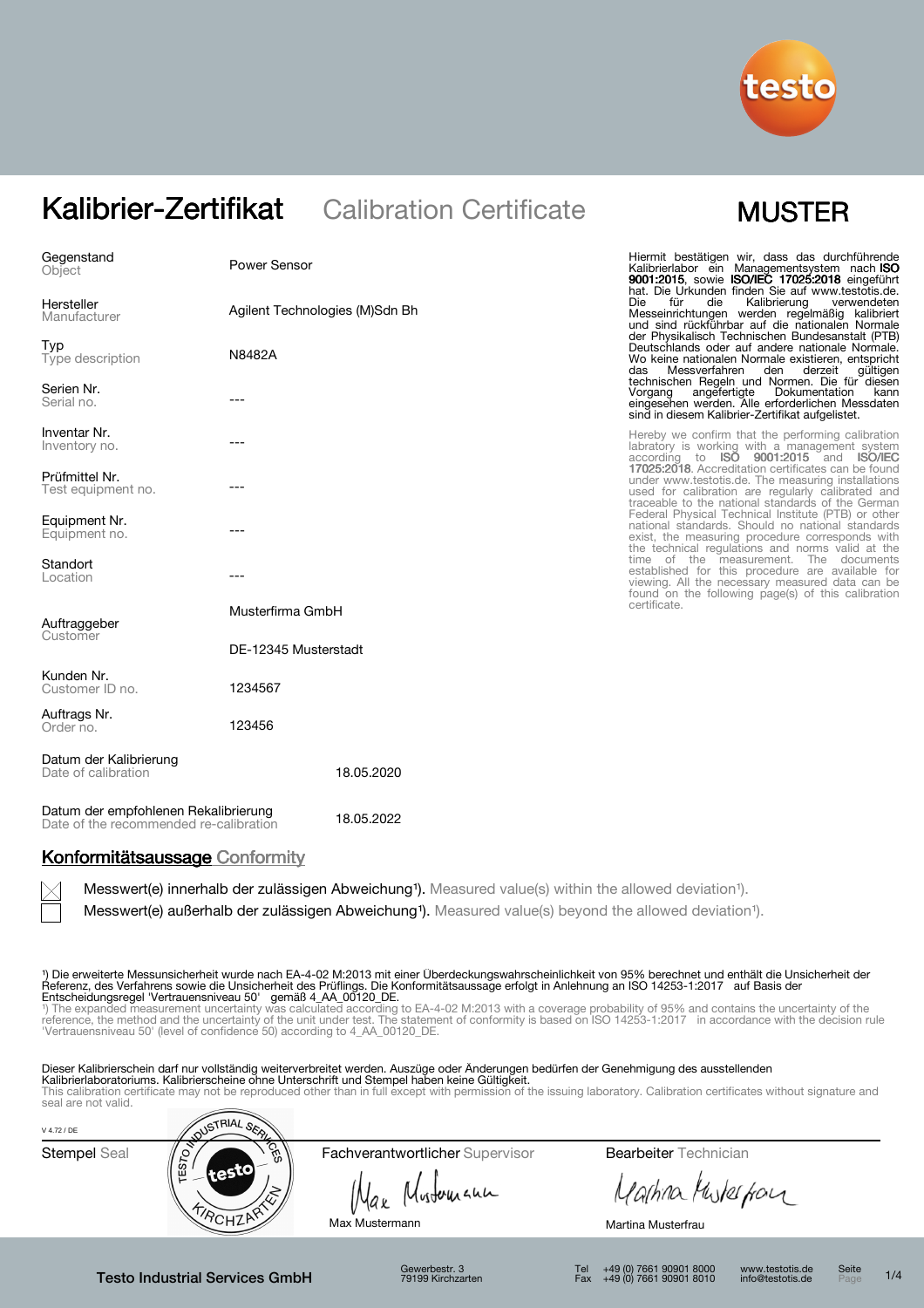

# Messeinrichtung Measuring equipment

| Referenz<br>Reference                                            | Rückführung<br>Traceability | Rekal.<br>Next cal. | Zertifikat-Nr.<br>Certificate-no. | EQ-Nr.<br>EQ-no. |
|------------------------------------------------------------------|-----------------------------|---------------------|-----------------------------------|------------------|
| Network Analyzer AGILENT DEUTSCHLAND GMBH N5230C                 | 15070-01-01 2020-03         | 2021-03             | E119087                           | 10954847         |
| Thermistor Mount Tegam M1130A                                    | METAS 2018-11               | 2020-11             | 2932212                           | 10954856         |
| Step Attenuator Set AGILENT DEUTSCHLAND GMBH HP 8494H +<br>8496H | 15070-01-01 2019-09         | 2020-09             | E104313                           | 10956396         |
| Signal Generator Agilent E8257D                                  | GPS locked ---              | $---$               | Support device                    | 10971083         |
| Calibration Kit AGILENT DEUTSCHLAND GMBH 85054D                  | 15070-01-01 2019-08         | 2020-08             | E104256                           | 10997099         |
| ATTENUATOR/SWITCH DRIVER HEWLETT PACKARD 11713A                  | ISO 2018-10                 | 2026-04             | Support device                    | 11105439         |
| Power Meter Agilent E4417A                                       | 15070-01-01 2019-11         | 2020-11             | E109387                           | 12433694         |
| (sonstige) elektr. Messmittel HEWLETT PACKARD 11667A             | 15070-01-01 2020-01         | 2021-01             | E114023                           | 13141910         |

Referenzzertifikate sind auf www.primasonline.com abrufbar Reference certificates are available at www.primasonline.com

## Umgebungsbedingungen Ambient conditions

| <b>Temperatur</b> Temperature                 | $(23 \pm 1) °C$ |  |
|-----------------------------------------------|-----------------|--|
| <b>Relative Luftfeuchte Relative Humidity</b> | $(2070)$ %      |  |

# **Messverfahren** Measuring procedure

# Die Kalibrierung erfolgt nach Herstelleranweisung

The calibration is performed according to the manufacturer's procedure

Prüfprozedur Procedure E:TISSD:Powersensors / Rev.:1.0

## **Messergebnisse Measuring results**

Seite Page 3 bis to 4

## Besondere Bemerkungen Special remarks

---

 $2/4$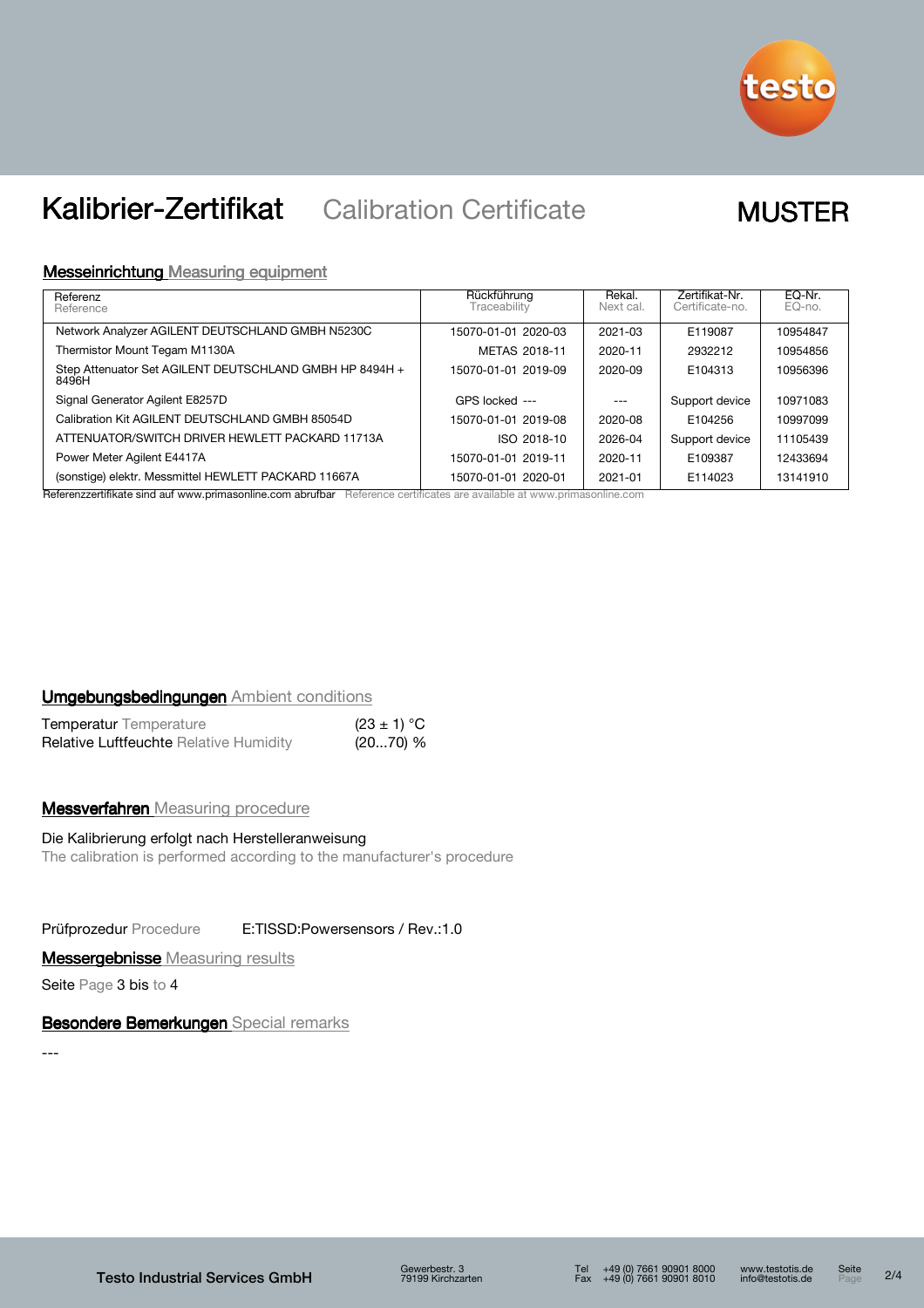

| <b>Bereich</b><br>Range  | Referenzwert<br>(Normal)<br>Reference value | Messbedingung<br>Measuring condition | Angezeigter Wert<br>UŪT<br>Indicated value<br><b>UUT</b> | zulässige<br>Abweichung<br>allowed deviation | Ausnutzung der zul. Messunsicherheit<br>Abw. in %<br>Utilization of allowed<br>dev. in % | (k=2)<br>Measuring<br>uncertainty $(K=2)$ |
|--------------------------|---------------------------------------------|--------------------------------------|----------------------------------------------------------|----------------------------------------------|------------------------------------------------------------------------------------------|-------------------------------------------|
|                          | Reflection coefficient of the sensor        |                                      |                                                          |                                              |                                                                                          |                                           |
| 50,000 MHz               | 0.00000                                     | S <sub>11</sub>                      | 0.0044                                                   | ±0.029                                       | 15%<br>pass                                                                              | 0.0050                                    |
| 100.000 MHz              | 0.00000                                     | S <sub>11</sub>                      | 0.0051                                                   | ±0.029                                       | 18%<br>pass                                                                              | 0.0050                                    |
| 500.000 MHz              | 0.00000                                     | S <sub>11</sub>                      | 0.0062                                                   | ±0.029                                       | 21%<br>pass                                                                              | 0.0050                                    |
| 1000.000 MHz             | 0.00000                                     | S <sub>11</sub>                      | 0.0071                                                   | ±0.029                                       | 25%<br>pass                                                                              | 0.0050                                    |
| 1500.000 MHz             | 0.00000                                     | S <sub>11</sub>                      | 0.0080                                                   | ±0.029                                       | 28%<br>pass                                                                              | 0.0050                                    |
| 2000.000 MHz             | 0.00000                                     | S <sub>11</sub>                      | 0.0078                                                   | ±0.034                                       | 23%<br>pass                                                                              | 0.0050                                    |
| 2500.000 MHz             | 0.00000                                     | S <sub>11</sub>                      | 0.0075                                                   | ±0.034                                       | 22%<br>pass                                                                              | 0.0050                                    |
| 3000.000 MHz             | 0.00000                                     | S <sub>11</sub>                      | 0.0088                                                   | ±0.034                                       | 26%<br>pass                                                                              | 0.0050                                    |
| 3500.000 MHz             | 0.00000                                     | S <sub>11</sub>                      | 0.0105                                                   | ±0.034                                       | 31%<br>pass                                                                              | 0.0051                                    |
| 4000.000 MHz             | 0.00000                                     | S <sub>11</sub>                      | 0.0124                                                   | ±0.034                                       | 36%<br>pass                                                                              | 0.0051                                    |
| 5000.000 MHz             | 0.00000                                     | S <sub>11</sub>                      | 0.0120                                                   | ±0.034                                       | 35%<br>pass                                                                              | 0.0051                                    |
| 6000.000 MHz             | 0.00000                                     | S <sub>11</sub>                      | 0.0101                                                   | ±0.034                                       | 30%<br>pass                                                                              | 0.0081                                    |
| <b>Absolute Accuracy</b> |                                             |                                      |                                                          |                                              |                                                                                          |                                           |
| 0.1 MHz                  | 0.9951 mW                                   |                                      | 0.990 mW                                                 |                                              | 38%                                                                                      |                                           |
| 0.5 MHz                  | 0.9961 mW                                   |                                      | 0.993 mW                                                 | $±0.0129$ mW<br>$±0.0129$ mW                 | pass<br>23%                                                                              | $6.0 \mu W$<br>$6.0 \mu W$                |
| 1 MHz                    | 1.0013 mW                                   |                                      | 0.999 mW                                                 | $±0.013$ mW                                  | pass<br>20%<br>pass                                                                      | $6.0 \mu W$                               |
| 5 MHz                    | 0.9989 mW                                   |                                      | 0.997 mW                                                 | $±0.0129$ mW                                 | 15%<br>pass                                                                              | $6.0 \mu W$                               |
| 10 MHz                   | 1.0061 mW                                   |                                      | 1.004 mW                                                 | $±0.011$ mW                                  | 20%<br>pass                                                                              | $6.1 \mu W$                               |
| 50 MHz                   | 1.0016 mW                                   |                                      | 1.000 mW                                                 | $±0.011$ mW                                  | 13%<br>pass                                                                              | $6.0 \mu W$                               |